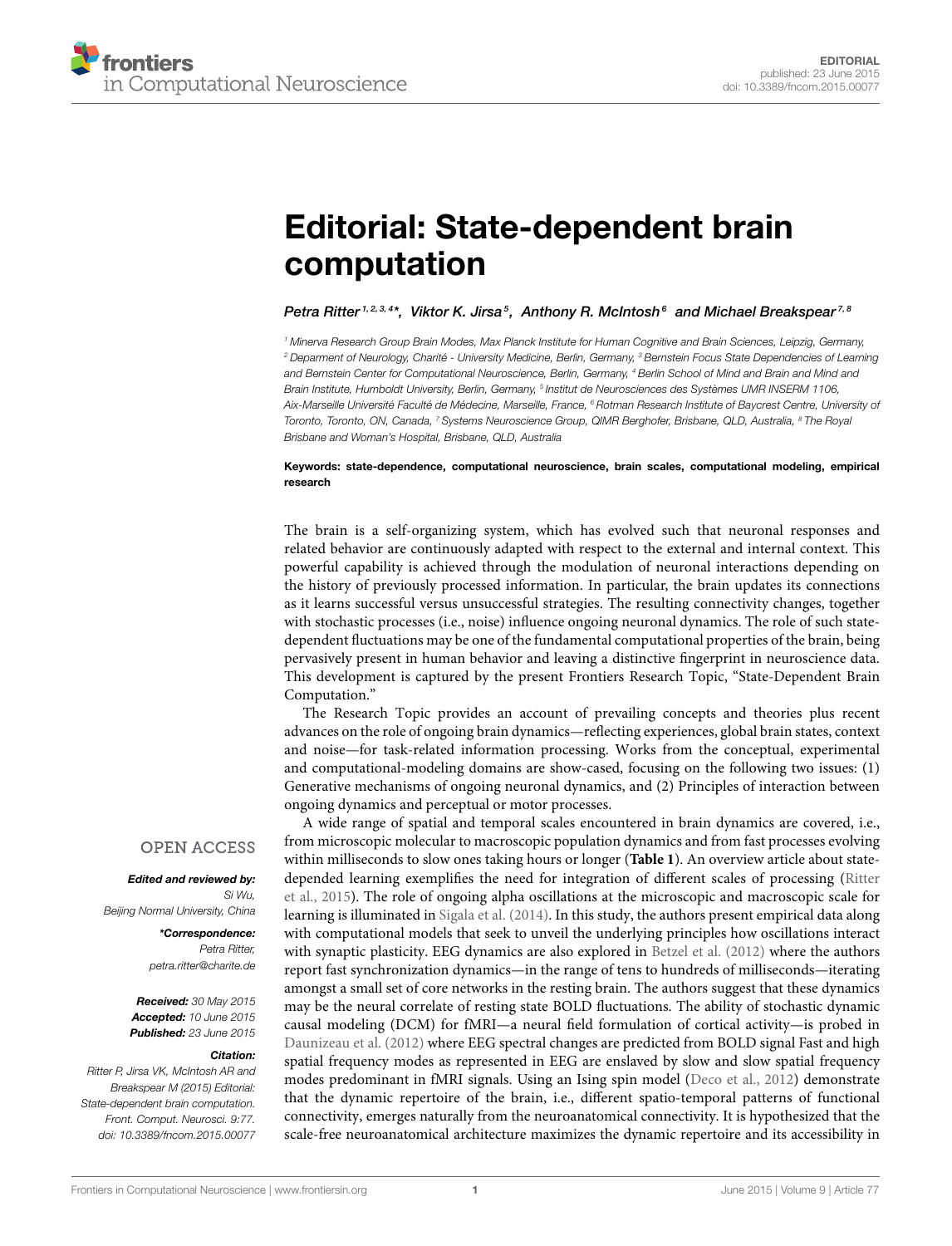| Scale                      | Article                              | Animal                           | <b>Function</b>                              | <b>States</b>                                              | <b>Empirical</b>         | Model                                                                                                         |
|----------------------------|--------------------------------------|----------------------------------|----------------------------------------------|------------------------------------------------------------|--------------------------|---------------------------------------------------------------------------------------------------------------|
| Micro                      | Banerjee et al., 2012                | Macaque                          | Arm<br>movement/reaching<br>task             | LFP                                                        | Spike trains, LFPs       | Parametric model                                                                                              |
|                            | Fernandez-Ruiz and<br>Herreras, 2013 | Rat                              | Rest, stimulation                            | LFP                                                        | LFP                      |                                                                                                               |
|                            | Humble et al., 2012                  | $\qquad \qquad -$                | Memory                                       | Spike trains                                               | $\qquad \qquad -$        | Spiking neuron<br>models and STDP                                                                             |
|                            | Mark and Tsodyks,<br>2012            | Rat                              | Spontaneous,<br>sensory<br>stimulations      | Different<br>synchrony levels                              |                          | Wilson-Cowan<br>rate model,<br>IF-neurons,<br>Realistic neuronal<br>network with<br>clustered<br>architecture |
|                            | Palma et al., 2012                   | $\qquad \qquad -$                | Memory                                       | Neuromodulation                                            | $\overline{\phantom{0}}$ | Spiking recurrent<br>networks                                                                                 |
|                            | Quilichini and Bernard,<br>2012      | Rat                              | T-maze                                       | Neuromodulators                                            | Firing pattern           |                                                                                                               |
| Bridging micro to<br>macro | Ritter et al., 2015                  | Human, macaque,<br>rat, in vitro | Learning, rest                               | Oscillatory<br>LFP<br><b>EEG</b><br><b>BOLD</b>            | Yes                      | Yes                                                                                                           |
|                            | Sigala et al., 2014                  | Human/young<br>adults            | Learning, rest                               | Oscillatory<br>LFP<br>EEG<br><b>BOLD</b>                   | Yes                      | Yes                                                                                                           |
| Macro                      | Betzel et al., 2012                  | Human                            | Rest                                         | EEG, 10-100 ms                                             | EEG                      | $\qquad \qquad -$                                                                                             |
|                            | Daunizeau et al., 2012               | Human/patients<br>with epilepsy  | Rest, interictal<br>activity                 | EEG<br><b>BOLD</b>                                         | EEG, BOLD                | Neuronal field<br>model/stochastic<br>DCM, Heuristic<br>model                                                 |
|                            | Deco et al., 2012                    | Human                            | Rest                                         |                                                            | <b>BOLD</b>              | Ising spin model                                                                                              |
|                            | Heitmann et al., 2012                | Human                            | Motor                                        | LFP/EEG                                                    | $\overline{a}$           | Neuronal oscillator<br>model                                                                                  |
|                            | Jirsa and Muller, 2013               | Human                            | Rest, eyes-closed,<br>eyes-open              | EEG                                                        | EEG                      | generic oscillator<br>equations derived<br>from coupled full<br>brain network                                 |
|                            | Miller et al., 2012                  | Human                            | Rest and<br>task/stimulation                 | <b>Band-limited EEG</b><br>rhythms amplitude<br>modulation | EEG                      | $\overline{\phantom{0}}$                                                                                      |
|                            | Protopapa et al., 2014               | Human                            | Motor and<br>visuo-spatial<br>working memory | <b>EEG</b> functional<br>connectivity                      | EEG                      |                                                                                                               |
| Not specified              | Friston et al., 2012                 | Human, bird                      | Sensory<br>stimulation, bird<br>song         | Behavioral,<br>simulated neuronal<br>dynamics              |                          | Generalized<br>Bayesian filtering,<br>generic generative<br>model                                             |

## <span id="page-1-0"></span>TABLE 1 | Different facets of state-dependent brain computation are illuminated in the present Research Topic.

the human brain. Critical slowing caused by dynamical instabilities that are triggered by perception is proposed to enable the brain to process sensory perturbations [\(Friston et al.,](#page-2-15) [2012\)](#page-2-15). Neuronal oscillator models with surround inhibition were shown to generate bistable spatial patterns of activity (Heitmann et al., [2012\)](#page-2-11) and indicate that state-dependent computations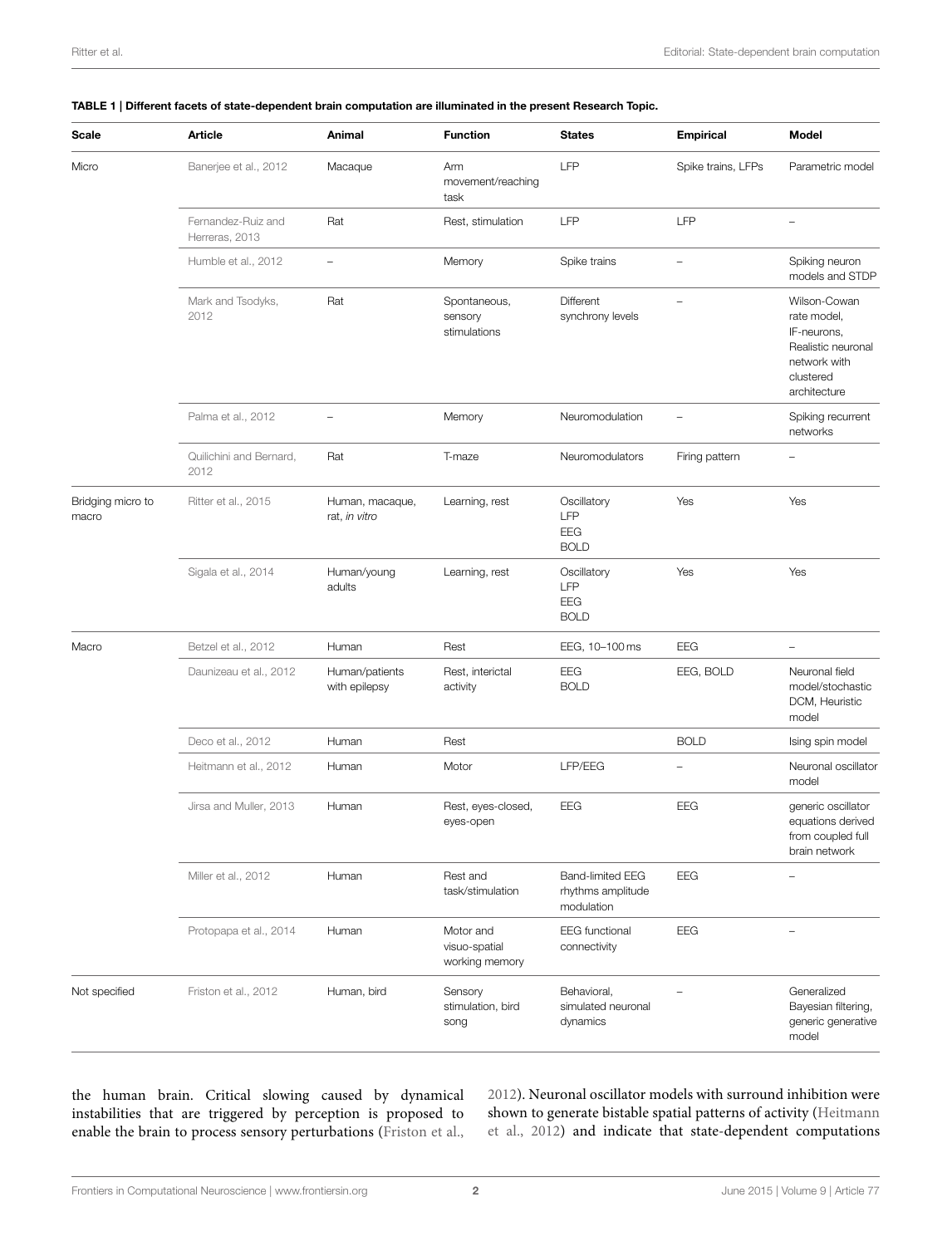may facilitate rapid switching between motor states, potentially accommodating high speed rather than precision responses. The cross-frequency coupling present in empirical EEG was systematically simulated in a full human brain network model of coupled neuronal oscillators [\(Jirsa and Muller, 2013\)](#page-2-12) for eyesopen and eyes-closed states of rest condition and the theoretical implications for state-dependent processing discussed. Distinct brain states linked to motor and perceptual visuo-spatial working memory and accompanying specific mental processes are characterized as spatio-temporal functional connectivity patterns in EEG [\(Protopapa et al., 2014\)](#page-2-14).

On the microscopic scale, spike trains and local field potentials (LFP) dynamics are set in relation [\(Banerjee et al.,](#page-2-5) [2012\)](#page-2-5) using parametric models with the goal to decode those signals and infer related behaviors. In Fernandez-Ruiz and Herreras [\(2013\)](#page-2-6) it is pointed out that LFP's are highly variable over time and have flexible spectrums, i.e., the notion of periodic oscillations commonly used to describe brain activity is questioned. These authors propose a method to de-mix LFPs of different sources to determine the true degree of periodicity—a prerequisite for a mechanistic understanding of information transfer in the brain. In a spiking neuronal model with STDP [\(Humble et al., 2012\)](#page-2-7) demonstrate that simple networks of laterally connected excitatory neurons can selforganize into spatio-temporal pattern recognizers. The potential for representations of more complex nested patterns which implies stronger computational memory capabilities is raised. The flow of information depends on the degree of network synchrony [\(Mark and Tsodyks, 2012\)](#page-2-8) and an intermediate degree of synchrony is most beneficial for information transfer. The question whether rhythmic entrainment represents a general

# **References**

- <span id="page-2-5"></span>Banerjee, A., Dean, H. L., and Pesaran, B. (2012). Parametric models to relate spike train and LFP dynamics with neural information processing. Front. Comput. Neurosci. 6:51. doi: 10.3389/fncom.2012.00051
- <span id="page-2-2"></span>Betzel, R. F., Erickson, M. A., Abell, M., O'Donnell, B. F., Hetrick, W. P., and Sporns, O. (2012). Synchronization dynamics and evidence for a repertoire of network states in resting EEG. Front. Comput. Neurosci. 6:74. doi: 10.3389/fncom.2012.00074
- <span id="page-2-3"></span>Daunizeau, J., Lemieux, L., Vaudano, A. E., Friston, K. J., and Stephan, K. E. (2012). An electrophysiological validation of stochastic DCM for fMRI. Front. Comput. Neurosci. 6:103. doi: 10.3389/fncom.2012.00103
- <span id="page-2-4"></span>Deco, G., Senden, M., and Jirsa, V. (2012). How anatomy shapes dynamics: a semianalytical study of the brain at rest by a simple spin model. Front. Comput. Neurosci. 6:68. doi: 10.3389/fncom.2012.00068
- <span id="page-2-6"></span>Fernandez-Ruiz, A., and Herreras, O. (2013). Identifying the synaptic origin of ongoing neuronal oscillations through spatial discrimination of electric fields. Front. Comput. Neurosci. 7:5. doi: 10.3389/fncom.2013.00005
- <span id="page-2-15"></span>Friston, K., Breakspear, M., and Deco, G. (2012). Perception and self-organized instability. Front. Comput. Neurosci. 6:44. doi: 10.3389/fncom.2012.00044
- <span id="page-2-11"></span>Heitmann, S., Gong, P., and Breakspear, M. (2012). A computational role for bistability and traveling waves in motor cortex. Front. Comput. Neurosci. 6:67. doi: 10.3389/fncom.2012.00067
- <span id="page-2-7"></span>Humble, J., Denham, S., and Wennekers, T. (2012). Spatio-temporal pattern recognizers using spiking neurons and spike-timing-dependent plasticity. Front. Comput. Neurosci. 6:84. doi: 10.3389/fncom.2012.00084
- <span id="page-2-12"></span>Jirsa, V., and Muller, V. (2013). Cross-frequency coupling in real and virtual brain networks. Front. Comput. Neurosci. 7:78. doi: 10.3389/fncom.2013.00078

mechanism of computation in the brain is raised and ways are pointed out how to address this question through empirical work in the future [\(Miller et al., 2012\)](#page-2-13). The theoretical impact of neuromodulation on memory formation in spiking recurrent cortical networks is systematically evaluated [\(Palma et al., 2012\)](#page-2-9). In a perspective article, a systematic account is provided how intrinsic properties of neurons and neuromodulation relates to firing patterns, functional correlations and behavior in rats [\(Quilichini and Bernard, 2012\)](#page-2-10).

The degree of abstraction in the modeling work presented in this Research Topic varies tremendously, ranging from simplified but biophysically plausible network models to highly detailed neuron models. By placing the different mathematical and empirical aspects in this mutual context, this Research Topic aims to elucidate the principle mechanisms of statedependent neuronal processing. Developing a framework to link the multiple principles together is arguably the most pressing challenge. With The Virtual Brain (thevirtualbrain.org) simulation framework [\(Ritter et al., 2013;](#page-2-16) [Sanz Leon et al., 2013\)](#page-2-17) we hope to contribute to this endeavor by enabling researchers to use multiple modeling approaches in a unified framework ensuring reproducibility and comparability of results.

# Acknowledgments

The authors acknowledge the support of the German Ministry of Education and Research (Bernstein Focus State Dependencies of Learning 01GQ0971) to PR, the James S. McDonnell Foundation (Brain Network Recovery Group JSMF22002082) to PR, VJ, AM, MB and the Max-Planck Society (Minerva Program) to PR.

- <span id="page-2-8"></span>Mark, S., and Tsodyks, M. (2012). Population spikes in cortical networks during different functional states. Front. Comput. Neurosci. 6:43. doi: 10.3389/fncom.2012.00043
- <span id="page-2-13"></span>Miller, K. J., Foster, B. L., and Honey, C. J. (2012). Does rhythmic entrainment represent a generalized mechanism for organizing computation in the brain? Front. Comput. Neurosci. 6:85. doi: 10.3389/fncom.2012.00085
- <span id="page-2-9"></span>Palma, J., Grossberg, S., and Versace, M. (2012). Persistence and storage of activity patterns in spiking recurrent cortical networks: modulation of sigmoid signals by after-hyperpolarization currents and acetylcholine. Front. Comput. Neurosci. 6:42. doi: 10.3389/fncom.2012.00042
- <span id="page-2-14"></span>Protopapa, F., Siettos, C. I., Evdokimidis, I., and Smyrnis, N. (2014). Granger causality analysis reveals distinct spatio-temporal connectivity patterns in motor and perceptual visuo-spatial working memory. Front. Comput. Neurosci. 8:146. doi: 10.3389/fncom.2014.00146
- <span id="page-2-10"></span>Quilichini, P. P., and Bernard, C. (2012). Brain state-dependent neuronal computation. Front. Comput. Neurosci. 6:77. doi: 10.3389/fncom.2012.00077
- <span id="page-2-0"></span>Ritter, P., Born, J., Brecht, M., Dinse, H. R., Heinemann, U., Pleger, B., et al. (2015). State-dependencies of learning across brain scales. Front. Comput. Neurosci. 9:1. doi: 10.3389/fncom.2015.00001
- <span id="page-2-16"></span>Ritter, P., Schirner, M., McIntosh, A. R., and Jirsa, V. K. (2013). The virtual brain integrates computational modeling and multimodal neuroimaging. Brain Connect. 3:120. doi: 10.1089/brain.2012.0120
- <span id="page-2-17"></span>Sanz Leon, P., Knock, S. A., Woodman, M. M., Domide, L., Mersmann, J., McIntosh, A. R., et al. (2013). The Virtual Brain: a simulator of primate brain network dynamics. Front. Neuroinform. 7:10. doi: 10.3389/fninf.2013. 00010
- <span id="page-2-1"></span>Sigala, R., Haufe, S., Roy, D., Dinse, H. R., and Ritter, P. (2014). The role of alpha-rhythm states in perceptual learning: insights from